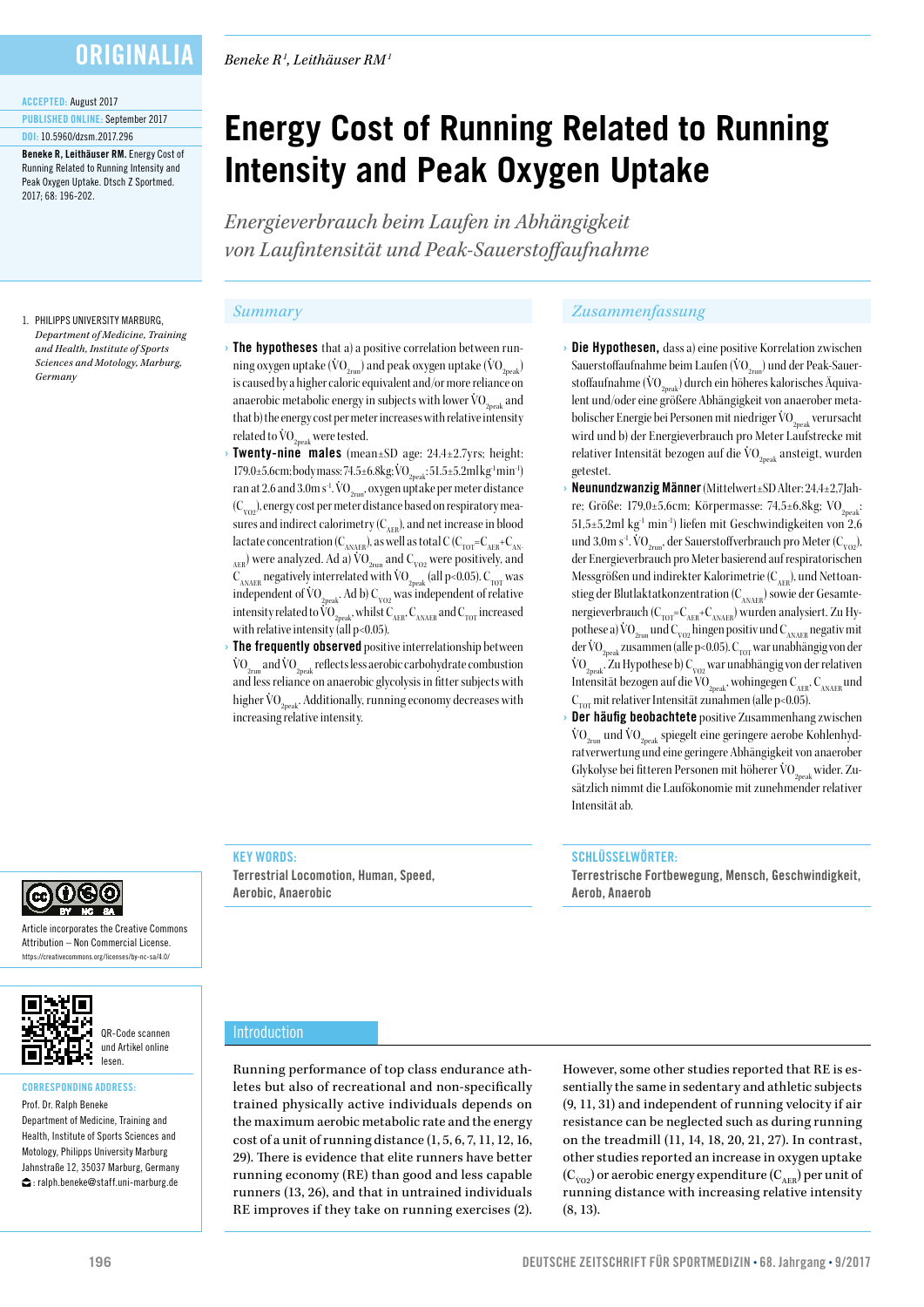

Peak oxygen uptake ( $\rm \ddot{VO}_{2\rm peak}$ ) and oxygen uptake at given running velocities ( $\rm\dot{VO}_{2run}$ ) are generally accepted measures of maximum aerobic metabolic rate and economy of exercise. Frequent reports that VO<sub>2run</sub> is positively correlated with VO<sub>2neak</sub> (13, 15, 19, 23, 25, 30) are at odds with the supposedly logical conclusion that the combination of high maximum aerobic metabolic rate and high RE is the best concept for best endurance running performance (2, 3, 11, 26, 28, 31, 33). Suggestions that among athletes with similar race performances a negative correlation between  $\rm \ddot{VO}_{2peak}$  and RE always reflects compensation of lower aerobic power by lower energy cost of a given task, is not fully convincing. Being the best athlete more likely combines high economy with high  $\rm \dot{VO}_{2peak}.$  Attempts to explain the positive interrelationship between  $\rm \ddot{VO}_{2run}$  and  $\rm \ddot{VO}_{2peak}$  based on muscle fiber type and mitochondrial factors remained inconclusive (15, 25).

In previous studies analyzing the  $\rm \ddot{VO}_{2\rm run}$  to  $\rm \ddot{VO}_{2\rm peak}$  relationship in subjects with highly different  $\overline{VO}_{2\text{peak}}$ , the applied velocities in walking and running tests reflected substantially different relative intensities in the magnitude of between approximately 20 and above 90% of  $\mathrm{VO}_{_{2 \text{peak}}}$  (13, 25, 30). A consistent pattern of the  $\rm \ddot{VO}_{2\rm run}$  to  $\rm \ddot{VO}_{2\rm peak}$  interrelationship is that the correlation and regression coefficients become higher at velocities which reflect higher relative intensities (13, 30). Partly this may mirror differences in the respiratory exchange ratio (RER) between subjects with different  $\rm \ddot{VO}_{2\rm peak}$ , which may vary the caloric equivalent and thus the metabolic energy per ml  $\mathrm{O}_2^{}$  in favor of the less fit subjects (13). Additionally, the relative intensity at which anaerobic energy is required to perform, as indicated by an increase in the blood lactate concentration (BLC), is highly variable between subjects and independent of the absolute metabolic rate. Consequently, the higher correlation and regression coefficients of the  $\rm{\dot{VO}}_{2\rm{run}}$  to  $\rm{\dot{VO}}_{2\rm{peak}}$  relationship at the higher velocities may indicate that the less fit subjects had to rely on a higher fraction of carbohydrate combustion than the fitter subjects. Additionally, less fit subjects may rely to some extent on anaerobic energy shifting the metabolic demand from aerobic to partly anaerobic metabolism. These factors may result in utilizing less oxygen at a given metabolic cost of locomotion in less fitter subjects.

Therefore, we tested the hypotheses that a) the positive correlation between  $\rm \ddot{VO}_{2run}$  and  $\rm \ddot{VO}_{2peak}$  is caused by a higher reliance on carbohydrate utilization and/or anaerobic metabolic



energy in subjects with lower  $\rm \ddot{VO}_{2peak}$  and b) that RE in terms of the energy cost of a unit of running distance decreases with relative intensity if intensity related effects on carbohydrate and fat combustion, and anaerobic energy are considered.

## **Methods**

Twenty-nine male subjects (mean±SD age: 24.4±2.7yrs; height: 179.0±5.6cm; body mass: 74.5±6.8kg;  $\rm \ddot{VO}_{2neak}: 51.5±5.2ml$  kg<sup>-1</sup> min-1) signed informed consent conforming to internationally accepted policy statements on the use of human subjects as approved by the local ethics committee. All participants were healthy and physically active but not specifically trained.

They performed an incremental running test on an electronically driven treadmill (Ergo XELG2, Woodway, Germany) in an air-conditioned room (21°C, 60% humidity). The test started with a 3min resting reference phase. The initial running velocity was set 2.2m s<sup>-1</sup>. The speed was increased stepwise by 0.4m s<sup>-1</sup> every 3min until exhaustion occurred. After each stage the running was interrupted for 30s for capillary blood sampling.

Respiratory gas exchange measures were taken continuously during the entire protocol (Oxycon Gamma, Mijnhard, Netherlands). The metabolic cart was calibrated using gases of known concentration and a syringe prior to each test. The breath-bybreath oxygen uptake data were reduced to stationary averages of the final 30s of each stage. Immediately before the start of a test, during each 30s break and after test-termination 20µl capillary blood was drawn from the hyperemic earlobe (Finalgon<sup>®</sup>, Thomae, Boehringer, Ingelheim, Germany) for the analysis of the BLC (Ebio plus, Eppendorf, Hamburg, Germany). The net lactate concentration (∆BLC) was calculated as the difference between pre- and post-run at each running velocity.

RE at 2.6 and 3.0m s<sup>-1</sup> were analyzed in terms of:  $\rm{VO}_{2rm}$ ,  $\rm{C}_{V02}$ ,  $C_{AER}$ , total energy cost above rest  $(C_{TOT})$  calculated via  $C_{AER}$  plus anaerobic glycolytic energy per meter running distance  $(C_{ANAER})$ . Resting  $\rm \ddot{VO}_{2}$  can hardly be measured correctly pre-testing which never fulfills conditions of true rest. These are defined as measurements in the morning, fasting and at indifferent temperature. Pre-testing conditions always include pre-test activities and excitement. Therefore, resting was defined as standing still and set as a  $\rm \ddot{VO}_{2}$  of 4.5ml  $\rm kg^1\,min^1,$  which reflects standing still in males (4).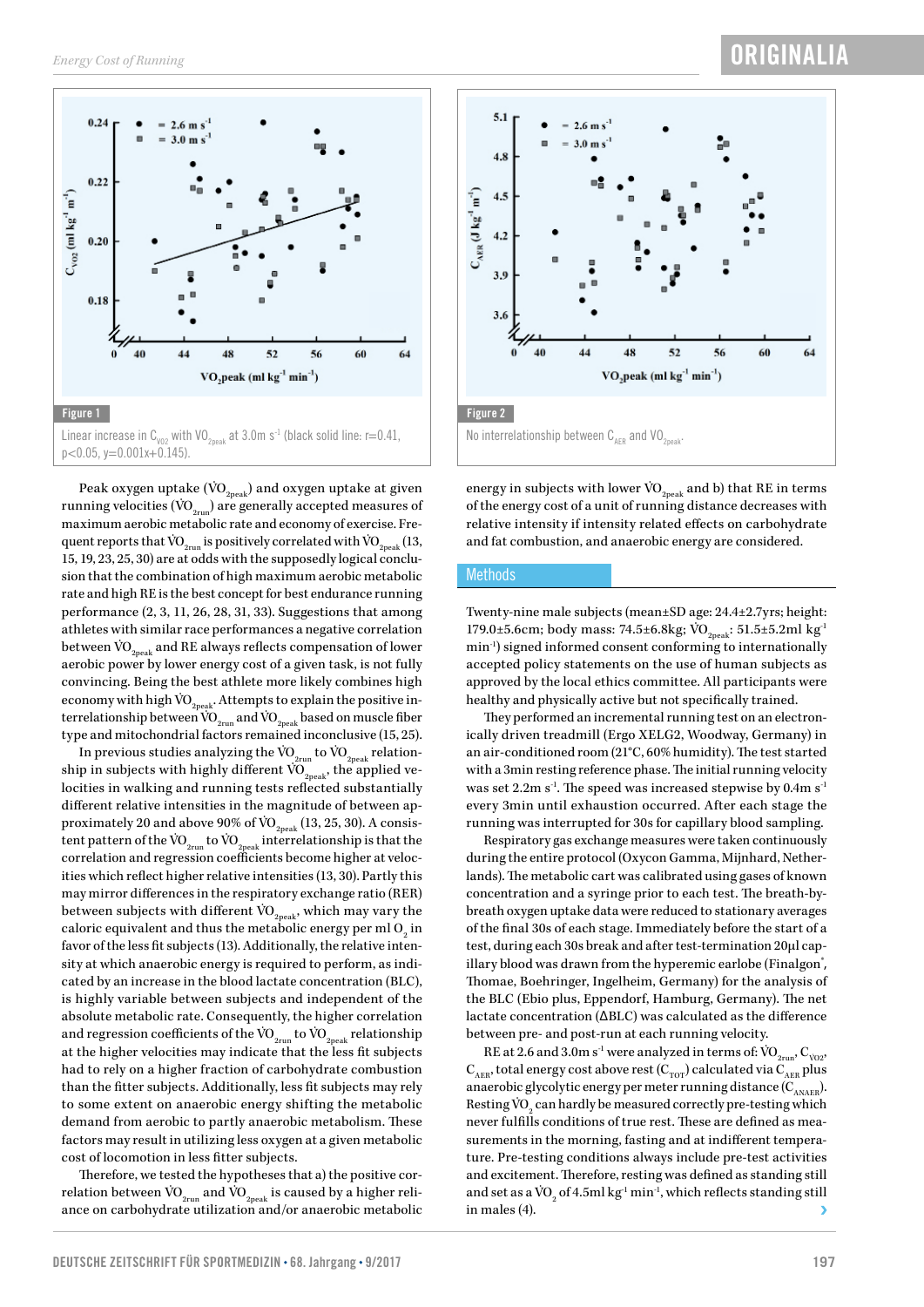## **ORIGINALI**



Linear decrease in C<sub>ANAER</sub> with VO<sub>2peak</sub> at 2.6m s<sup>-1</sup> (black dashed line:  $r=0.62$ , p<0.001, y=-0.008x+0.48) and at 3.0m s<sup>-1</sup> (dark gray dashed line:  $r=0.60$ ,  $p<0.001$ ,  $v=-0.009x+0.60$ ).

 $\mathbf{C}_\mathrm{AER}, \mathbf{C}_\mathrm{ANAER}$  and  $\mathbf{C}_\mathrm{TOT}$  were calculated by Eq.1, 2 and 3: Eq.1:  $\quad C_{_{\rm AER}} \,[\,] \, {\rm kg^1\,m^{\text{-}1}}]$ =(VO $_{_{\rm 2run}}$ -resting VO $_{\rm 2})\,[{\rm ml}\,{\rm s^{\text{-}1}}]$  caloric equivalent [J ml<sup>-1</sup>] body mass<sup>-1</sup> [kg<sup>-1</sup>] speed<sup>-1</sup>[s m<sup>-1</sup>],

where the caloric equivalent was adjusted to the RER (32). A RER above 1.0, which clearly indicate respiratory compensation of a metabolic acidosis, was set 1.0 (2).

Eq.2:  $C_{\text{ANAER}}$  [J kg<sup>-1</sup> m<sup>-1</sup>] =  $\Delta$ BLC [mmol 1<sup>-1</sup>] O<sub>2</sub>-lactate equivalent [ml mmol<sup>-1</sup> l kg<sup>-1</sup>] 21.131 [J ml<sup>-1</sup>] running time<sup>-1</sup> [s<sup>-1</sup>] speed $\mathrm{^{1}[s\ m^{1}]},$ 

where an  $O_2$ -lactate equivalent of 3.0ml mmol $\cdot$ l kg $\cdot$ l was used, which is compatible to a distribution space of lactate of approximately 45% of the body mass (2, 10); the factor 21.131 reflects the caloric equivalent of carbohydrate oxidation (2).

Eq.3:  $C_{TOT}$  [J kg<sup>-1</sup> m<sup>-1</sup>] =  $C_{AER}$  [J kg<sup>-1</sup> m<sup>-1</sup>] +  $C_{ANAER}$  [J kg<sup>-1</sup> m<sup>-1</sup>].

All results are described as mean±SD. Differences between running velocities were tested via repeated measure





ANOVA and Bonferroni post hoc test and effect sizes, in the form of partial eta squared  $(\eta^2)$ , were calculated. Linear and non-linear regression models were used to identify significant interrelationships between measures of running economy at given running velocities and  $\rm{VO}_{2n\text{peak}}$  or relative intensity. The goodness of fits of different regression models were compared using the F-test (24). For all statistics the significance was set at P<0.05.

## **Results**

The VO<sub>2run</sub> at 2.6 and 3.0m s<sup>-1</sup> running reflected 71 $\pm$ 8% and 80±8% of the  $\rm \mathrm{VO}_{2\text{peak}}$ , respectively. There were significant main effects and medium to large effect sizes for running velocity in  $\rm \dot{VO}_{2run}$ , BLC, RER,  $\rm C_{vo2}$ ,  $\rm C_{_{AER}}$ ,  $\rm C_{_{ANAER}}$  and  $\rm C_{_{TOT}}$ . Significant pair differences were confirmed in  $\overline{VO}_{2run}$ , BLC, RER and  $C_{ANAER}$  in terms of increases from 2.6 to 3.0m s $^{-1}$ . Furthermore, VO<sub>2run</sub>, BLC, RER and  $C_{ANAER}$  were lower at 2.6 and 3.0m s<sup>-1</sup> than at peak velocity whilst  $\text{C}_{\text{vo2}}$  was lower at peak velocity than at 2.6 and 3.0m s<sup>-1</sup> (p<0.05; Tab.1).

At 3.0m s<sup>-1</sup>, VO<sub>2run</sub> (r=0.41, p<0.05, y=0.21x+30.0) as well as C<sub>vo2</sub> were positively interrelated with  $\rm \ddot{VO}_{2peak}$  (Fig. 1). Irrespective of running speed,  $C_{AFR}$  was independent of VO<sub>2peak</sub> (Fig. 2).  $C_{ANAFR}$ was negatively interrelated with  $VO_{2neak}$  at both given velocities (Fig. 3).  $C_{TOT}$  was independent of  $VO_{2peak}^{\sim}$  (Fig. 4).

 $\emph{\emph{C}}_{\text{vo2}}$  was independent of relative intensity related to  $\emph{\emph{VO}}_{\text{2peak}}$ (Fig. 5). A quadratic function best described  $(p<0.01)$  the positive interrelationship between  $C_{AFR}$  and  $C_{ANAER}$ , and relative intensity which flattens in  $\mathbf{C}_\mathrm{AER}$  and increases progressively in  $C_{ANAFR}$  (Fig. 6 and 7). The latter results in an interrelation between  $C_{\text{tor}}$  and relative intensity which was best described by a linear fit (Fig. 8).

## **Discussion**

The main findings of the present study were a) that below peak running velocity,  $\mathbf{C}_{_{\rm TOT}}$  is independent of VO  $_{_{\rm 2peak}}$  and b) that  $\mathbf{C}_{_{\rm TOT}}$ increases with relative intensity related to  $\overline{\text{VO}}_{\text{2peak}}$ . Consequently the results support the hypothesis a) that the positive correlation between  $\rm \ddot{VO}_{2\text{run}}$  and  $\rm \ddot{VO}_{2\text{peak}}$  at given speeds is caused by the higher reliance on carbohydrate oxidation plus anaerobic me-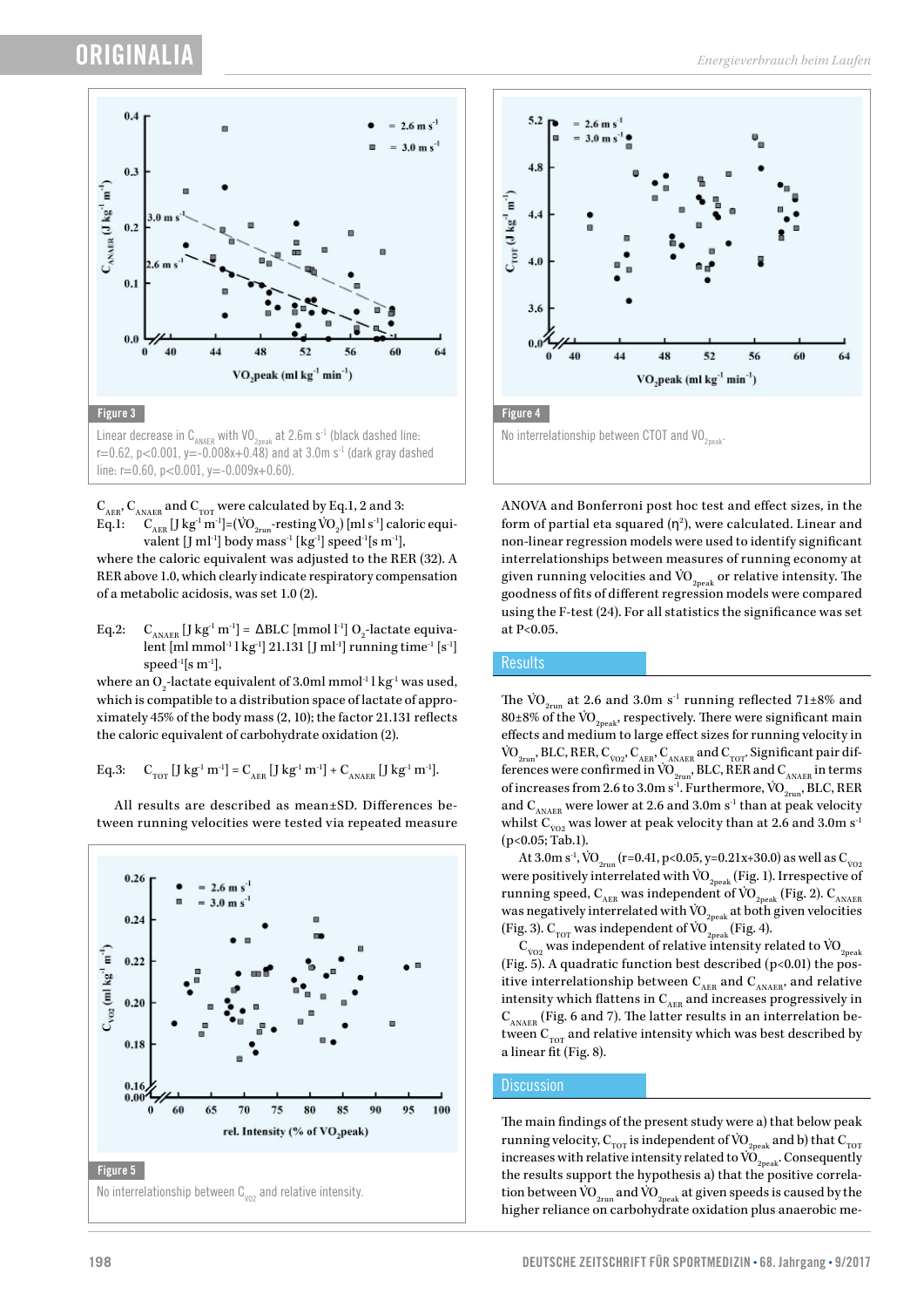

tabolic energy in subjects with lower  $\rm \ddot{VO}_{2peak}.$  They also support the hypothesis b) that RE decreases with increasing relative intensity.

The present results clearly support but also extent recent suggestions that measuring RE in terms of  $C_{AFR}$  or  $C_{TOT}$  is more appropriate than expressing RE as VO $_{\rm 2run}$  or  ${\rm C}_{\rm 002}$  (13). They also indicate that previous reports that  $\rm \ddot{VO}_{2710}$  was positively correlated with  $\rm{VO}_{2n\text{eak}}$ , which becomes more obvious at higher running velocities and/or mechanical power and thus relative intensity (13, 15, 23, 25, 30), do not contradict the conclusion that a combination of high maximum aerobic metabolic rate and high RE is the best concept for a most successful endurance running performance (2, 3, 11, 26, 28, 31). However, they challenge suggestions that among athletes with similar race performances a positive correlation between  $\rm{VO}_{2n+1}$  and  $\rm{VO}_{2n+1}$ always reflects compensation of lower aerobic power by less energy cost of a given task. The previously reported higher  $\rm \dot{VO}_{2\text{run}}$  in athletes with higher  $\rm \dot{VO}_{2\text{peak}}$  does not necessarily reflect lower RE. Alternatively it may indicate lower reliance on carbohydrate utilization and/or anaerobic energy. The positive interrelationship between  $\rm{VO}_{2\rm{run}}$  and  $\rm{VO}_{2\rm{neak}}$  does not require specific muscle fiber compositions or mitochondrial factors (15, 25). However, differences in the metabolic profile of slow- and fast-twitch muscle fibers may strongly contribute to a higher  $\rm{VO}_{\rm{2neak}}$  in athletes with extremely high fractions of slow-twitch fibers. This allows less reliance on carbohydrate combustion and anaerobic energy including a reduced maximum glycolytic rate. These factors increase  $\rm{\dot{VO}}_{2run}$  and  $\rm C_{\dot{VO}2}$  (Fig. 1). No corresponding interrelation between  $\overline{C_{\text{AER}}^{\text{un}}}$  and  $\overline{VO}_{\text{2peak}}$  may reflect that higher V˙O2run and CV˙O2 indicate either a higher lipid oxidation rate at a given  $C_{AFR}$  (identical RE) or even lower  $C_{AFR}$  (higher RE) and/or an increased  $C_{AFR}$  (lower RE). Irrespective of RE the combination of higher  $\rm{\dot{VO}}_{2\rm{peak}}$  and reduced maximum glycolytic rate results in a lower  $C_{ANAER}$  (Fig. 3). On aggregate,  $C_{TOT}$ , the combination of all above effects, is independent of  $\rm \ddot{VO}_{2peak}$  and highly variable between individual subjects (Fig. 4).

Whilst considering for effects of aerobic substrate utilization, a potential contribution of anaerobic energy remains undetected when calculating  $\mathbf{C}_\mathrm{AER}$  based on respiratory data only. The present findings clearly demonstrate that within the given range of the RER the aerobic fitness related effect on



relative reliance of carbohydrate does not fully compensate for the underestimation of the energy cost of running based on VO $_{\rm 2run}$  and C $_{\rm 002}$  related to VO $_{\rm 2peak}$  in less fit subjects (Fig. 1). The effect of changes of the caloric equivalent on  $C_{\text{TOT}}$  was less than half the magnitude of that of  $\text{C}_\text{\tiny{ANAER}}.$ 

No interrelationship between  $\text{C}_{\text{vo2}}$  and relative intensity (Fig. 5) was highly confirmatory of previous findings (11, 14, 18, 20, 21, 22, 27). However, in conjunction with growing evidence of an interrelationship between both  $C_{AER}$  and  $C_{TOT}$  and relative intensity (2, 9, 13; Fig. 6, 7 and 8) the independence between  $C_{\dot{v}_{02}}$ and relative intensity also indicates that purely  $\rm{VO}_{2rm}$  based estimations of the energy cost of running may substantially underestimate the real metabolic cost at higher exercise intensities (Fig. 8).

This underestimation gets even more evident at peak velocity where  $\emph{\emph{C}}_{\text{vo2}}$  suggests a slight but significant increase in RE in the magnitude of 2 to 3% which at RER <1.0 is similar to that in  $C_{AER}$ . The latter clearly indicates that analyses of RE do not only require consideration of changes in the caloric equivalent



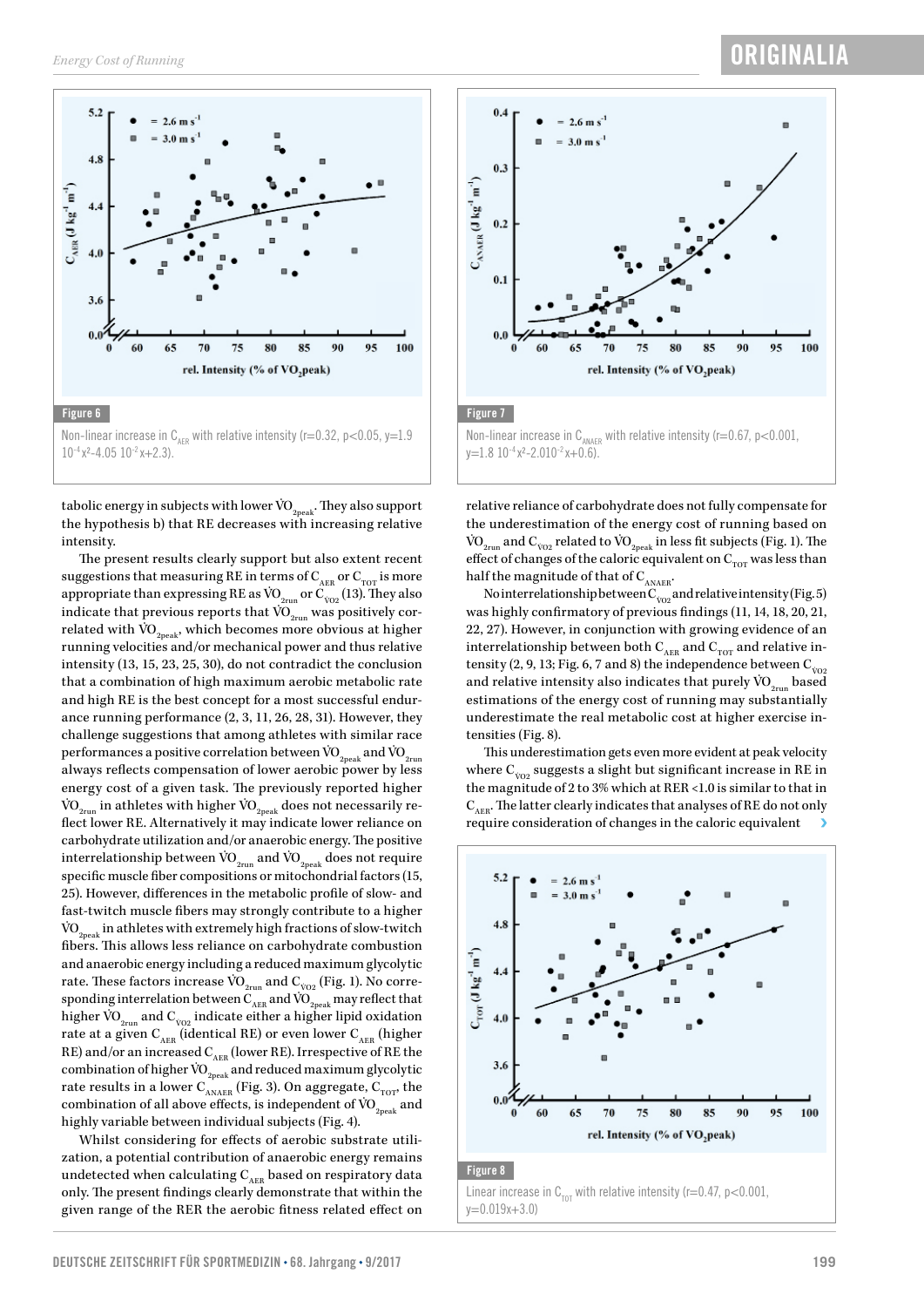## ORIGINALI

## Table 1

Metabolic measures and corresponding energy costs per meter running (p-value and partial eta of main effects; a=Significant pair difference with 2.6m s<sup>-1</sup>, b=Significant pair difference with 3.0m s<sup>-1</sup>).

|                                                          | $2.6 M S^{-1}$<br>$(MEAN \pm SD)$ | $3.0 M S^{-1}$<br>$(MEAN \pm SD)$ | <b>PEAK</b><br>$(MEAN \pm SD)$ | SIG.    | $\eta^2$ |
|----------------------------------------------------------|-----------------------------------|-----------------------------------|--------------------------------|---------|----------|
| $VO_{27}$ (ml kg <sup>-1</sup> min <sup>-1</sup> )       | $36.3 \pm 2.7$                    | $40.7 \pm 2.6a$                   | $51.5 \pm 5.2a,b$              | < 0.001 | 0.885    |
| $BLC$ (mmol $\vert \cdot \vert$ )                        | $2.4 \pm 0.9$                     | $3.5 \pm 1.4a$                    | $9.8 \pm 2.3a,b$               | < 0.001 | 0.891    |
| <b>RER</b>                                               | $0.94 \pm 0.05$                   | $0.99 + 0.06a$                    | $1.11 \pm 0.04$ a.b            | < 0.001 | 0.856    |
| $C_{\nu_{02}}$ (ml kg <sup>-1</sup> m <sup>-1</sup> )    | $0.207 + 0.017$                   | $0.204 \pm 0.014$                 | $0.198 \pm 0.014$ a,b          | < 0.01  | 0.251    |
| $C_{\text{app}}$ (J kg <sup>-1</sup> m <sup>-1</sup> )   | $4.306 \pm 0.364$                 | $4.287 \pm 0.301$                 | $4.189 + 0.292$                | < 0.05  | 0.132    |
| $C_{\text{ANAFR}}$ (J kg <sup>-1</sup> m <sup>-1</sup> ) | $0.071 + 0.066$                   | $0.127 \pm 0.080a$                | $0.319 \pm 0.082$ a,b          | < 0.001 | 0.821    |
| $C_{\text{tot}}(J \text{ kg}^{-1} \text{m}^{-1})$        | $4.377 \pm 0.387$                 | $4.414 \pm 0.327$                 | $4.507 + 0.283$                | < 0.05  | 0.116    |

but also the potential use of anaerobic energy to prevent potentially substantial overestimations of RE at running velocities causing an increase in the BLC. In the present study at peak velocity the increase of  $\mathbf{C}_\text{\tiny ANAER}$  is approximately 2 and 2.5 times as high as the above mentioned decreases in  $\emph{\emph{C}}_{\text{vo2}}$  and  $\emph{\emph{C}}_{\text{\emph{AER}}}$  compared to 2.6 and 3.0m s<sup>-1</sup>, respectively. The latter furthermore stresses that estimations of the anaerobic fraction of energy required for a given performance based on estimations of the accumulated oxygen deficit (17) is likely to result in substantial underestimations of  $\mathbf{C}_\text{\tiny ANAER}}$  .

In conclusion,  $\mathbf{C}_{_{\rm TOT}}$  including  $\mathbf{C}_{_{\rm AER}}$  plus  $\mathbf{C}_{_{\rm ANAER}}$  is independent of  $\rm{VO}_{2n\text{e}ak}$ . The consistently observed positive interrelationships between  $\rm{\dot{VO}}_{2_{\rm run}}$  and  $\rm{\dot{VO}}_{2_{\rm peak}}$  as well as  $\rm{C}_{\dot{VO}2}$  and  $\rm{\dot{VO}}_{2_{\rm peak}}$  reflect less reliance on aerobic carbohydrate combustion and anaerobic glycolysis in fitter subjects with a higher  $\rm \dot{VO}_{2peak}$ . Frequent observations of no interrelationship between  $\emph{\emph{C}}_{\text{vo2}}$  and relative intensity do not support independence of RE and running velocity. The non-linear increases of  $C_{\text{AER}}$  and  $C_{\text{ANAER}}$  with the relative intensity are degressive (Fig. 6) and progressive (Fig. 7), respectively. In combination, these nonlinear increases resulted in a linear intensity related increase of  $C_{\text{tot}}$  (Fig. 8).

## **Conflict of Interest**

*The authors have no conflict of interest.*